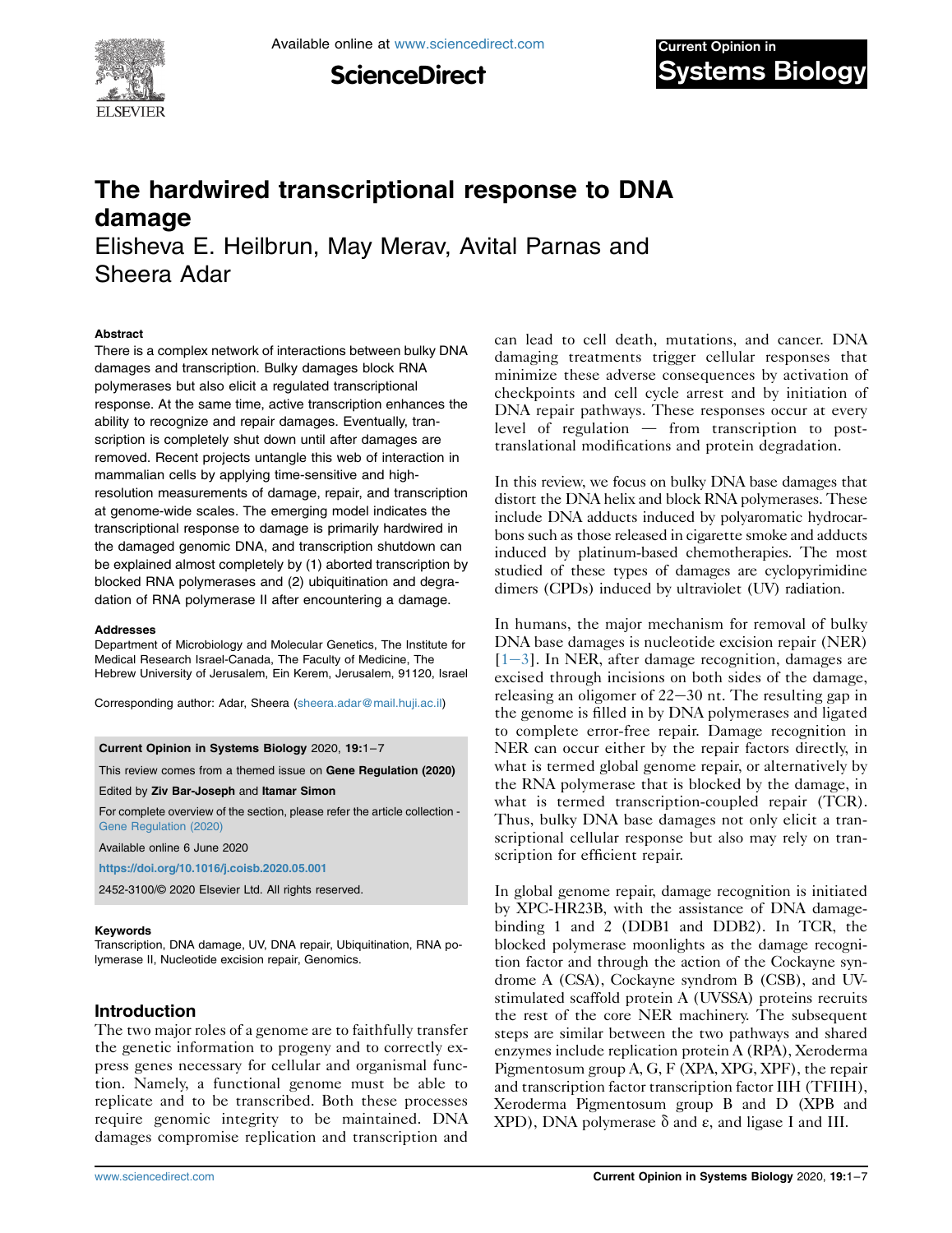Mutations that inactivate global genome repair genes primarily cause the severe genetic syndrome xeroderma pigmentosum. Mutations in TCR factors all cause TCR deficiency but can have vastly different clinical manifestation. For example, mutations in CSA and CSB genes usually cause severe Cockayne syndrome. At the same time, complete loss of CSB or a specific mutation in CSA will cause the much milder UV sensitivity syndrome (UV<sup>S</sup>S, mostly caused by UVSSA mutations) [[4\]](#page-4-1). While patients with xeroderma pigmentosum exhibit extreme UV sensitivity and a high risk for skin cancer, patients with Cockayne syndrome suffer from neurological and developmental defects, microcephaly, mental retardation, and reduced life expectancy but no cancer predisposition. There are extensive efforts at understanding the underlying mechanisms explaining the different phenotypes of these genetic diseases reviewed recently in the studies by Geijer and Marteijn [\[5](#page-4-2)] and Lans et al [[6](#page-4-3)].

Until recent years, the view on the transcriptional response to damage was that DNA damages induce a shift in gene regulation and through the action of transcription repressors, such as activating transcription factor 3 (ATF3), cause a transcriptional shutdown that lasts approximately 24h in human cells in culture  $[7-\]$  $[7-\]$ [11](#page-4-4)]. In fact, recovery of transcription after damage, though indirect, has been a gold standard method for measuring efficiency of DNA repair.

High-resolution genomics studies shifted our understanding of TCR and the transcriptional response to damage. The field of transcription and transcription regulation was first to enter the genomic era. As the field evolved, the sensitivity of RNA sequencing methods improved with the development of high-resolution methods for mapping not just steady-state RNA levels but also nascent transcription in cells  $[12-16]$  $[12-16]$  $[12-16]$  $[12-16]$  $[12-16]$ . In addition, the plunge in sequencing costs has made large, time-course experiments feasible. While the DNA damage field initially lagged behind, in the last five years, high-resolution genome-wide methods for mapping DNA damages and their repair have emerged  $[17 [17 [17-$ [23](#page-4-6)]. The ability to map active transcription, protein binding, DNA damage, and DNA repair in parallel across the genome provided a systematic understanding of the transcriptional responses to stress.

# New insights into transcription-coupled repair

TCR was first discovered when it was shown that repair of DHFR, an expressed gene, and specifically its transcribed strand, is faster than the genomic average [\[24](#page-5-0)[,25](#page-5-1)]. Since this discovery, preferential repair of expressed regions was shown in organisms from bacteria to humans [[26,](#page-5-2)[27\]](#page-5-3). The genes studied were almost exclusively protein-coding genes transcribed by RNA polymerase II (RNA pol II) [[5](#page-4-2),[28](#page-5-4),[29](#page-5-5)]. Even within this

limited set of tested genes, there were different observations pertaining to whether faster repair starts upstream of the gene and to what degree the nontranscribed strand is efficiently repaired.

These questions were resolved with the ability to map TCR in a genome-wide manner. For this purpose, excision repair sequencing was performed to map repair of UV-induced damages in cell lines that were proficient only in TCR [\[20\]](#page-5-6). These experiments showed that TCR is indeed exclusive to the transcribed strand and that the levels of repair correlate to the levels of expression of RNA pol II genes. Interestingly, RNA polymerase I does not appear to elicit TCR [[30](#page-5-7)]. Whether RNA polymerase III transcription also elicits preferential repair remains to be determined. These high-resolution measurements uncovered that TCR is not limited to annotated genes but occurs in all RNA Pol II-transcribed regions, including divergent transcription at promoters and bidirectional transcription at enhancers. These results indicate that active transcription at regulatory regions is beneficial in itself after damage, as it will facilitate faster repair and faster recovery of their function.

#### <span id="page-1-0"></span>Figure 1



The relationship between transcription factor binding and DNA damage. Adjacent 'T' nucleotides that are potential dimer-forming sites are depicted in red.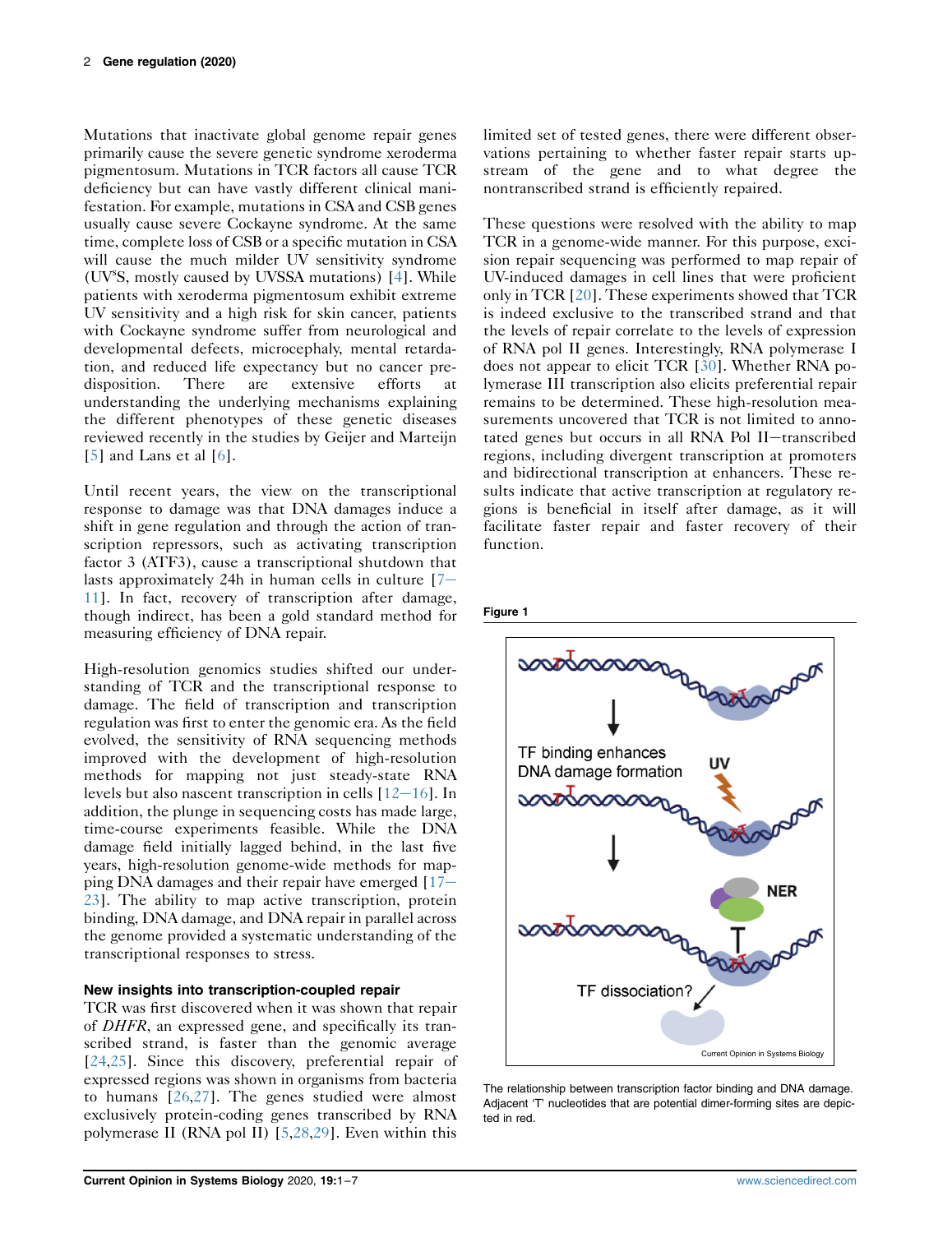Mapping nucleotide excision repair in TCR-deficient Cockayne syndrome group B (CS-B) cells has shown that not only is repair no longer elevated on the transcribed strand but also has slight preferential repair on the nontranscribed strand  $[20,31,32]$  $[20,31,32]$  $[20,31,32]$  $[20,31,32]$ . This could be due to stalled RNA polymerases on the transcribed strand blocking access of the repair proteins and could explain some of the severe phenotypes of patients with TCR defects.

### The effects of transcription factor binding on damage and repair

An understudied question is how DNA damages directly affect transcription regulation. The recent ability to map UV-induced damages at single-nucleotide resolution indicates that the bending of the DNA by transcription factors could alter the sensitivity to damage formation ([\[18](#page-4-7)[,22,](#page-5-10)[33,](#page-5-11)[34\]](#page-5-12), [Figure 1](#page-1-0)). Specifically, ETS proto-oncogene 1 (ETS1) sites are associated with higher damage levels and higher UV mutagenesis rates. Another observation has been that transcription factor binding sites are associated with a local decrease in DNA repair efficiency, implying transcription factor binding hinders access of repair proteins to the damage [\[35](#page-5-13)[,36](#page-5-14)]. Both higher damage formation and lower repair efficiency could explain the higher cancer mutation rates reported at transcription factor binding sites. However, there is still a very big open question: Do transcription factors stay bound if the DNA template is damaged? We would expect, and some evidence suggests, that a helixdistorting DNA damage such as pyrimidine dimers formed by UV would affect protein binding [\[37\]](#page-5-15). If the transcription factor dissociates due to damage  $-$  how can it interfere with repair? And would that affect the overall gene expression profile? Today, these questions remain open, but with our improved sensitivity and ability to measure complex networks of interactions, they will likely be addressed in the near future.

#### A comprehensive understanding of the global transcriptional response to DNA damages

A longstanding question in the field has been the following one: What happens to an RNA pol II after it recruits the TCR proteins? While in vitro, repair can occur in the presence of the RNA polymerase [\[38](#page-5-16)[,39](#page-5-17)], the footprint of RNA pol II at damage sites suggest it should be vacated to allow repair. Initially, there were two possible models. The first was that RNA pol II can backtrack to evict the damage site, and transcription is resumed after repair through  $3'$  cleavage of the nascent transcript by transcription factor IIS (TFIIS) [\[29,](#page-5-5)[40](#page-5-18)[,41](#page-5-19)]. The second model was that transcription is aborted, and RNA polymerase is either degraded or released. While both models are not mutually exclusive, the model of aborted transcription was less favored as it resulted in substantial energy loss to the cells. However, evidence of UV-induced degradation of RNA pol

II supported the second model [[42](#page-5-20)]. Furthermore, kinetic genomic measurements after UV treatment showed elevated RNA pol II binding and RNA synthesis at the promoters of genes [[43](#page-5-21),[44](#page-5-22)]. These results strongly suggest that RNA pol II complexes were aborting transcription after encountering damages and were recycled to the gene start. Indeed, the resulting higher RNA pol II density at  $5'$  regions correlates with faster removal of damages from the 5' of genes [\[44,](#page-5-22)[45\]](#page-5-23). The consequence of abortive transcription would result in an inherent bias toward expression of shorter genes after UV because they would likely harbor less damage and could recover faster. Indeed, differential expression analysis of transcripts after UV showed a higher level of shorter transcripts and even a switch to a shorter alternative last exon isoform [\[43,](#page-5-21)[46,](#page-5-24)[47\]](#page-5-25). These shorter transcripts include the immediate early response genes that are induced upon stress and include genes encoding for transcription factors such as Fos Proto-Oncogene (FOS), Jun Proto-Oncogene (JUN), and ATF3 [[11](#page-4-8),[48,](#page-5-26)[49\]](#page-5-27).

Exciting articles in the last two years have greatly enhanced our understanding of the transcriptional response to damage due to the two main findings:

# En-mass release of RNA pol II into gene bodies

Under normal conditions, the expression level of genes is regulated by pausing of polymerases  $\sim$  60bp from the transcription start site and a regulated release of polymerases into active elongation. This release is stimulated by the positive transcription elongation factor b and involves phosphorylation of the C-terminal domain of RNA pol II. The work of Lavigne et al. [\[50\]](#page-5-28) showed that upon UV, RNA polymerases are released en-masse from the pause site into active elongation, resulting in a wave of transcription that continues along genes, constantly scanning and detecting damages. This was supported by reports that genotoxic stress increases the pools of active positive transcription elongation factor b [ $51-53$ ]. In a follow-up article, Liakos et al. [ $54$ ] showed that contrary to reports of repressed initiation, after this initial wave of released polymerases, transcription initiation continues. The observed decrease in initiating (hypophosphorylated) RNA pol II is explained by a swift release into active elongation in the absence of promoter-proximal pausing [\[54](#page-5-30)]. These findings point to an abandonment of gene expression regulation after damage. However, the risk in loss of transcription regulation is alleviated due to the fact that RNA pol IIs are blocked by damages in the genes and the high likelihood that transcription will be aborted when the damages are encountered. Such a costly damagescanning mechanism, involving futile RNA synthesis and degradation of RNA pol II, highlights the importance of damage removal from functional genes for cell survival.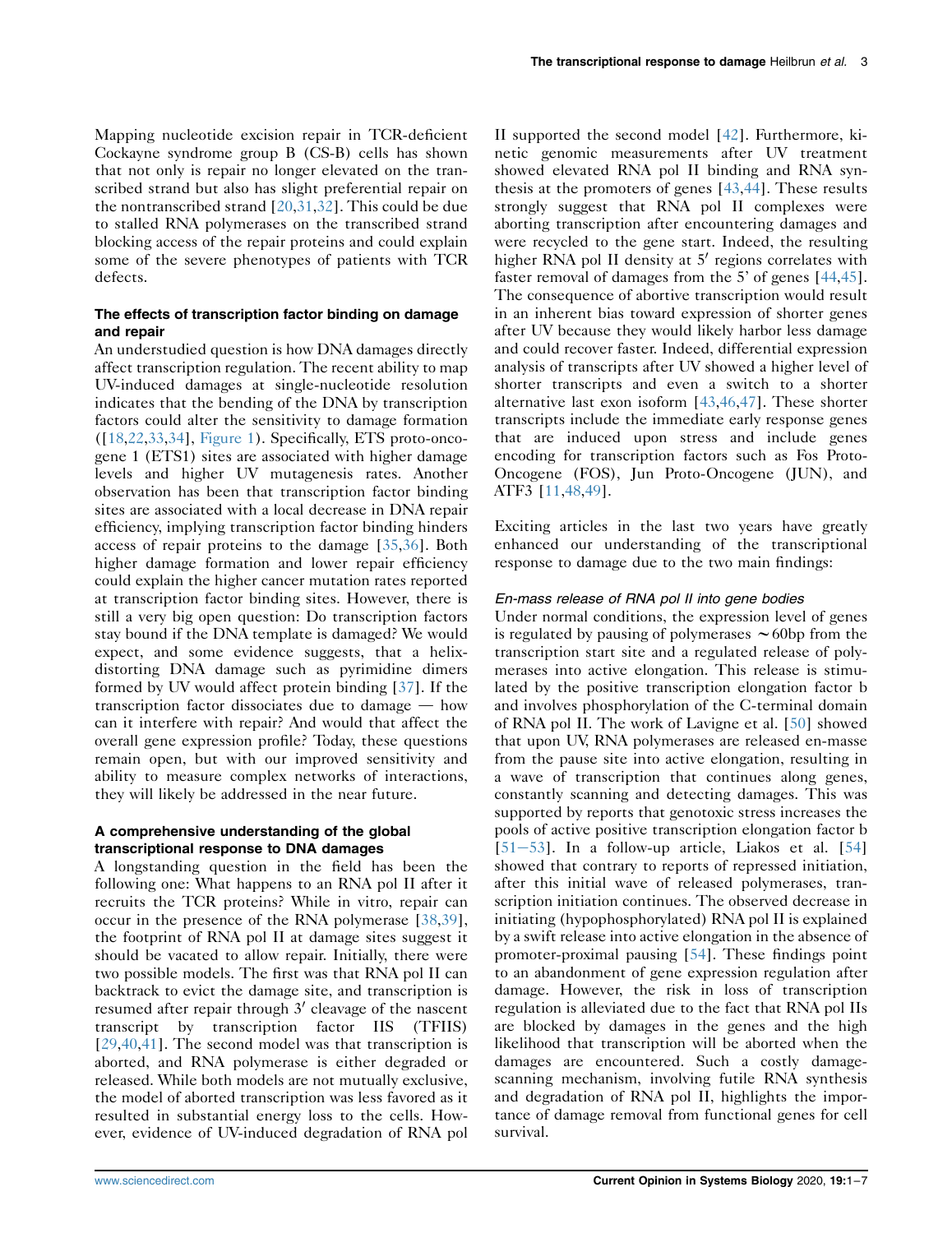# Actively elongating RNA polymerases that encounter damages are subsequently ubiquitinated

It was previously reported that RNA pol II is ubiquitinated after UV and can be degraded. Liebelt et al. [\[55\]](#page-5-31) recently showed that this UV-induced ubiquitination is dependent on the CSA protein. Two complementary articles published back to back this year provide an unprecedented mechanistic understanding to the process  $[56-58]$  $[56-58]$  $[56-58]$  $[56-58]$  $[56-58]$ . Both articles report that DNA directed RNA polymerase II subunit (RPB1), the large subunit of RNA pol II, is ubiquitinated specifically on K1268 after UV. Human cell lines carrying a K1268R mutation in RPB1 are UV sensitive and display a defect in recovery of RNA synthesis after UV. The work of Nakazawa et al. [\[56](#page-5-32)] highlights a role for this ubiquitination in TCR. They report the ubiquitination of RPB1 is necessary for recruitment of the key repair factor TFIIH by UVSSA to the site of damage. To measure damage at RPB1-bound sites, they use an elegant strand-specific chromatin immunoprecipitaion followed by sequencing (ChIPseq) approach. In the ChIP-seq protocol, after isolation of RPB1-bound DNA, damages in the transcribed strand result in a block of in vitro PCR amplification. Therefore, RPB1 bound to damage sites would yield asymmetric ChIP-seq signal, with less signal on the transcribed vs. nontranscribed strand. Nakawaza et al.

[\[56\]](#page-5-32) nicely show that in RPB1 K1268R mutants, the asymmetry at RPB1 sites persists for longer times, suggesting a delay in damage removal. Tufegdzic Vidakovic et al. [[58](#page-6-0)] showed that the K1268R ubiquitination is necessary and sufficient for degradation of RNA pol II after UV. This degradation is necessary for the subsequent transcriptional shutdown. In fact, a mathematical model of transcription after UV that solely incorporated rates of damage formation, damage removal, dissociation of RNA pol II at damage sites, and RNA pol II degradation was sufficient to almost completely recapitulate in silico the transcriptional response to damage.

The transcriptional shutdown after UV can therefore be explained as a three-step mechanism [\(Figure 2\)](#page-3-0): First, active elongation is shut down because of damages blocking polymerase. Second, RNA pol II molecules that meet damages get ubiquitinated and degraded. And last, the higher the damage level  $-$  the more RNA pol IIs are ubiquitinated and degraded to the point of total initiation shutdown.

Releasing RNA pol IIs into active elongation to scan the genome and facilitate transcription repair comes both at a cost of multiple aborted transcripts and a risk of complete deregulation of gene expression. This risk is

<span id="page-3-0"></span>

Schematic for the current model of the transcriptional response to bulky DNA base damages. (Top) Before damage, release of RNA pol II from the promoter-proximal pause site (PPP) is regulated, resulting in accumulation of polymerases at the 5' of genes. After damage (middle panel), paused polymerases are released en-masse resulting in a wave of RNA pol II molecules scanning and detecting damages. Upon encountering a damage, these polymerases are ubiquitinated. With time (right panel), new RNA pol IIs initiate without pausing; however, the pool of RNA pol II is depleted due to degradation, and transcription is eventually shut down until after damage removal. Genes are not drawn to scale. Bottom, schematic graphs summarizing the reported profile of active transcription after UV (mapped by either nascent RNA sequencing or ChIP-seq of elongating RNA pol II [[43,](#page-5-21)[47](#page-5-25)[,50](#page-5-28),[56\]](#page-5-32)). These plots show that 30 min and 3h after UV, transcription is enhanced at 5' of genes, and with time, proceeds to the 3' regions. With time, total RNA levels will decrease. To measure absolute RNA synthesis levels an internal spike-in control can be incorporated into the genomic experimental scheme. UV, ultraviolet; RNA pol II, RNA polymerase II.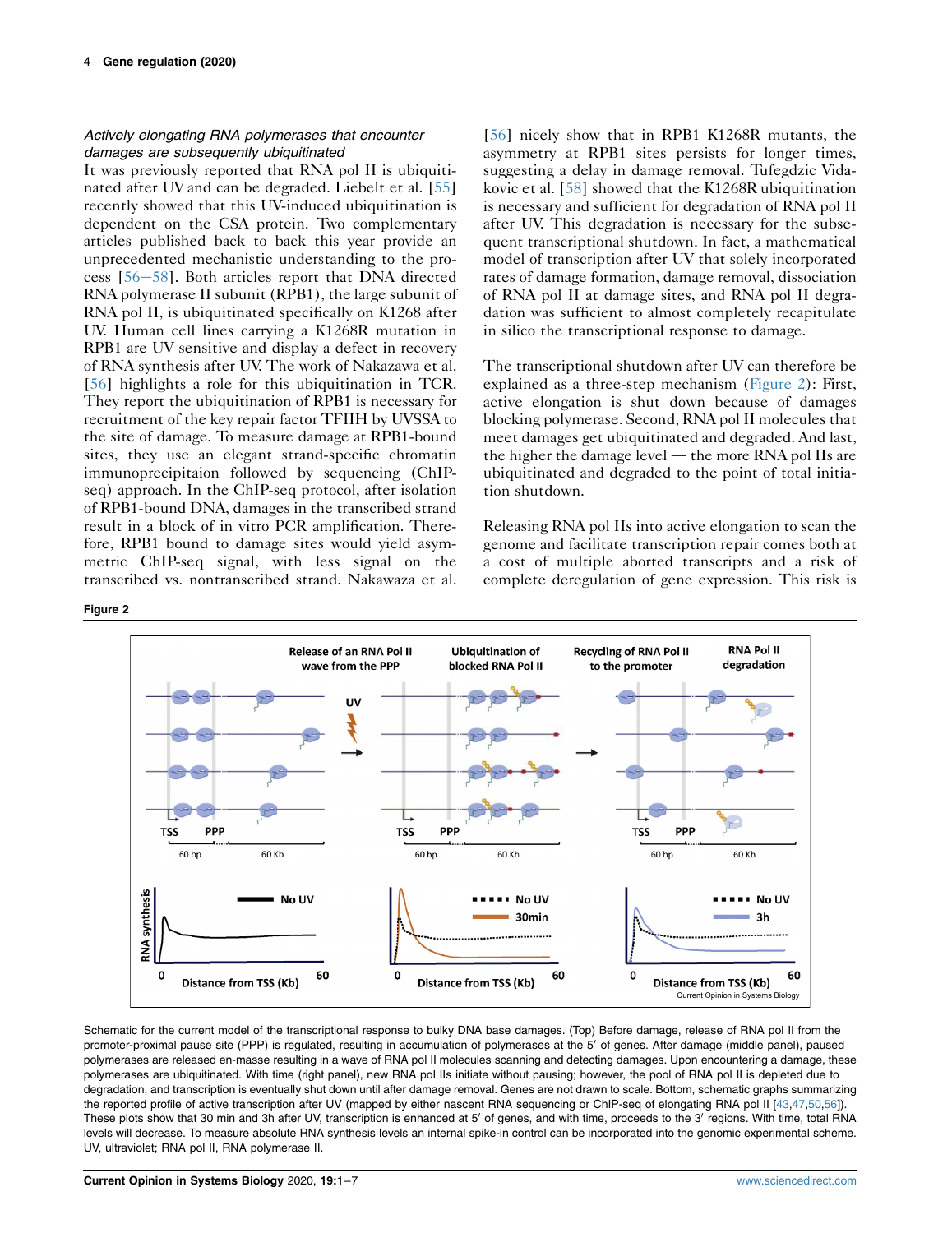higher in shorter genes which will harbor less damages and in which full-length transcription would recover first. However, these risks are minimized by the subsequent degradation of RNA pol II, which guarantees transcriptional shutdown. Mapping nascent RNA in cells harboring K1268R RPB1 mutants show how, in the absence of this degradation, short transcripts are indeed overexpressed. These shorter transcripts could include immediate early response genes, transcription factors, and oncogenes — and their imbalanced expression could be deleterious to cell survival and contribute to the UV sensitivity of these mutants.

# **Conclusions**

The beauty in using RNA pol II as a damage-scanning enzyme is that it will inherently prioritize the functional regions of the genome for repair. These include not only gene bodies but also promoter and enhancer elements that are actively transcribed. These higher repair efficiencies protect the cells and organisms from higher mutagenesis and carcinogenesis.

The recent reports reviewed here provide a comprehensive genomic characterization of the response to RNA polymerase blocking damages. While the vast majority of the work was performed with UV damages, they likely apply to additional bulky lesions.

There are still many open questions left unanswered: Is the ubiquitination of RNA pol II necessary for its release from the damage sites? Does ubiquitination of RPB1 play a direct role in repair? The evidence presented by Tufegdzic Vidakovic et al. [[58](#page-6-0)] suggests it does, but it is based on recovery of RNA synthesis, and thus indirect. The ability to measure damage and repair at high resolution in the genome could provide direct evidence for a TCR defect in these cells. Lastly, do we abandon a model of transcription factor-mediated response to damage? Is the entire response mediated by these hardwired effects of damages in DNA? Or are these systemic changes masking specific transcription regulation events? As technologies improve in sensitivity, throughput, and resolution, we will be able to address these questions not only with genomic methods but also with sensitive assays for single-site and single-molecule measurements.

#### Conflict of interest statement

Nothing declared

#### Acknowledgements

The authors thank Hadar Golan-Berman for helpful comments. This work was funded by the Israel Science Foundation grants (1710/17) administered by the Israeli Academy for Science and humanities, the Israel Cancer Association grant (20191630). SA is the recipient of the Jacob and Lena Joels memorial fund senior lectureship. EEH is the recipient of the Malvina and Solomon Pollack Scholarship fund and the Israel Council for Higher Education scholarship. Figures were generated using [BioRender.](http://BioRender.com) [com](http://BioRender.com).

#### References

Papers of particular interest, published within the period of review, have been highlighted as:

- of special interest
- \*\* of outstanding interest
- <span id="page-4-0"></span>Sancar A: [Mechanisms of DNA repair by photolyase and](http://refhub.elsevier.com/S2452-3100(20)30002-0/sref1) [excision nuclease \(nobel lecture\)](http://refhub.elsevier.com/S2452-3100(20)30002-0/sref1). Angew Chem Int Ed Engl [2016,](http://refhub.elsevier.com/S2452-3100(20)30002-0/sref1) 55:8502–8527.
- 2. Spivak G: [Nucleotide excision repair in humans](http://refhub.elsevier.com/S2452-3100(20)30002-0/sref2). DNA Repair [2015,](http://refhub.elsevier.com/S2452-3100(20)30002-0/sref2) 36:13–18.
- 3. Hu J, et al.: [Molecular mechanisms and genomic maps of DNA](http://refhub.elsevier.com/S2452-3100(20)30002-0/sref3) [excision repair in Escherichia coli and humans](http://refhub.elsevier.com/S2452-3100(20)30002-0/sref3). J Biol Chem 2017, 292[:15588](http://refhub.elsevier.com/S2452-3100(20)30002-0/sref3)–15597.
- <span id="page-4-1"></span>Cleaver JE, Lam ET, Revet I: [Disorders of nucleotide excision](http://refhub.elsevier.com/S2452-3100(20)30002-0/sref4) [repair: the genetic and molecular basis of heterogeneity](http://refhub.elsevier.com/S2452-3100(20)30002-0/sref4). Nat [Rev Genet](http://refhub.elsevier.com/S2452-3100(20)30002-0/sref4) 2009, 10:756–768.
- <span id="page-4-2"></span>5. Geijer ME, Marteijn JA: [What happens at the lesion does not](http://refhub.elsevier.com/S2452-3100(20)30002-0/sref5) [stay at the lesion: transcription-coupled nucleotide excision](http://refhub.elsevier.com/S2452-3100(20)30002-0/sref5) [repair and the effects of DNA damage on transcription in cis](http://refhub.elsevier.com/S2452-3100(20)30002-0/sref5) and trans. [DNA Repair](http://refhub.elsevier.com/S2452-3100(20)30002-0/sref5) 2018, 71:56–68.
- <span id="page-4-3"></span>6. Lans H, et al.: [The DNA damage response to transcription](http://refhub.elsevier.com/S2452-3100(20)30002-0/sref6) stress. [Nat Rev Mol Cell Biol](http://refhub.elsevier.com/S2452-3100(20)30002-0/sref6) 2019, 20:766–784.
- <span id="page-4-4"></span>7. Gyenis A, et al.: [UVB induces a genome-wide acting negative](http://refhub.elsevier.com/S2452-3100(20)30002-0/sref7) regulatory mechanism that operates at the level of tran-<br>[scription initiation in human cells](http://refhub.elsevier.com/S2452-3100(20)30002-0/sref7). PLoS Genet 2014, 10, [e1004483](http://refhub.elsevier.com/S2452-3100(20)30002-0/sref7).
- Mayne LV, Lehmann AR: [Failure of RNA synthesis to recover](http://refhub.elsevier.com/S2452-3100(20)30002-0/sref8) [after UV irradiation: an early defect in cells from individuals](http://refhub.elsevier.com/S2452-3100(20)30002-0/sref8) with Cockayne's [syndrome and xeroderma pigmentosum](http://refhub.elsevier.com/S2452-3100(20)30002-0/sref8). [Canc Res](http://refhub.elsevier.com/S2452-3100(20)30002-0/sref8) 1982, 42:1473–1478.
- [Proietti-De-Santis L, Drane P, Egly JM:](http://refhub.elsevier.com/S2452-3100(20)30002-0/sref9) Cockayne syndrome B [protein regulates the transcriptional program after UV irra-](http://refhub.elsevier.com/S2452-3100(20)30002-0/sref9)diation. [EMBO J](http://refhub.elsevier.com/S2452-3100(20)30002-0/sref9) 2006, 25:1915-1923.
- 10. Rockx DA, et al.: [UV-induced inhibition of transcription in](http://refhub.elsevier.com/S2452-3100(20)30002-0/sref10)volves repression of transcription initiation and phosphory-<br>[lation of RNA polymerase II](http://refhub.elsevier.com/S2452-3100(20)30002-0/sref10). Proc Natl Acad Sci U S A 2000, 97: 10503–[10508.](http://refhub.elsevier.com/S2452-3100(20)30002-0/sref10)
- <span id="page-4-8"></span>11. Kristensen U, et al.: [Regulatory interplay of Cockayne syn](http://refhub.elsevier.com/S2452-3100(20)30002-0/sref11)[drome B ATPase and stress-response gene ATF3 following](http://refhub.elsevier.com/S2452-3100(20)30002-0/sref11) genotoxic stress. [Proc Natl Acad Sci U S A](http://refhub.elsevier.com/S2452-3100(20)30002-0/sref11) 2013, 110: E2261–[E2270.](http://refhub.elsevier.com/S2452-3100(20)30002-0/sref11)
- <span id="page-4-5"></span>12. [Gregersen LH, Mitter R, Svejstrup JQ:](http://refhub.elsevier.com/S2452-3100(20)30002-0/sref12) Using TTchem-seg for [profiling nascent transcription and measuring transcript](http://refhub.elsevier.com/S2452-3100(20)30002-0/sref12) [elongation](http://refhub.elsevier.com/S2452-3100(20)30002-0/sref12). Nat Protoc 2020, 15:604–627.
- 13. Mahat DB, et al.: [Base-pair-resolution genome-wide mapping](http://refhub.elsevier.com/S2452-3100(20)30002-0/sref13) [of active RNA polymerases using precision nuclear run-on](http://refhub.elsevier.com/S2452-3100(20)30002-0/sref13)<br>[\(PRO-seq\)](http://refhub.elsevier.com/S2452-3100(20)30002-0/sref13). Nat Protoc 2016, 11:1455-1476.
- 14. Mayer A, Churchman LS: [Genome-wide profiling of RNA po](http://refhub.elsevier.com/S2452-3100(20)30002-0/sref14)[lymerase transcription at nucleotide resolution in human](http://refhub.elsevier.com/S2452-3100(20)30002-0/sref14) [cells with native elongating transcript sequencing](http://refhub.elsevier.com/S2452-3100(20)30002-0/sref14). Nat Protoc [2016,](http://refhub.elsevier.com/S2452-3100(20)30002-0/sref14) 11:813–833.
- 15. Paulsen MT, et al.: [Use of Bru-Seq and BruChase-Seq for](http://refhub.elsevier.com/S2452-3100(20)30002-0/sref15) [genome-wide assessment of the synthesis and stability of](http://refhub.elsevier.com/S2452-3100(20)30002-0/sref15) RNA. [Methods](http://refhub.elsevier.com/S2452-3100(20)30002-0/sref15) 2014, 67:45–54.
- 16. Schwalb B, et al.: [TT-seq maps the human transient tran](http://refhub.elsevier.com/S2452-3100(20)30002-0/sref16)[scriptome](http://refhub.elsevier.com/S2452-3100(20)30002-0/sref16). Science 2016, 352:1225–1228.
- <span id="page-4-6"></span>17. Bryan DS, et al.: [High resolution mapping of modified DNA](http://refhub.elsevier.com/S2452-3100(20)30002-0/sref17) [nucleobases using excision repair enzymes](http://refhub.elsevier.com/S2452-3100(20)30002-0/sref17). Genome Res 2014, 24[:1534](http://refhub.elsevier.com/S2452-3100(20)30002-0/sref17)–1542.
- <span id="page-4-7"></span>18. Elliott K, et al.: [Elevated pyrimidine dimer formation at distinct](http://refhub.elsevier.com/S2452-3100(20)30002-0/sref18) [genomic bases underlies promoter mutation hotspots in UV](http://refhub.elsevier.com/S2452-3100(20)30002-0/sref18)[exposed cancers](http://refhub.elsevier.com/S2452-3100(20)30002-0/sref18). PLoS Genet 2018, 14, e1007849.
- 19. Garcia-Nieto PE, et al.: [Carcinogen susceptibility is regulated](http://refhub.elsevier.com/S2452-3100(20)30002-0/sref19) [by genome architecture and predicts cancer mutagenesis](http://refhub.elsevier.com/S2452-3100(20)30002-0/sref19). [EMBO J](http://refhub.elsevier.com/S2452-3100(20)30002-0/sref19) 2017, 36:2829–2843.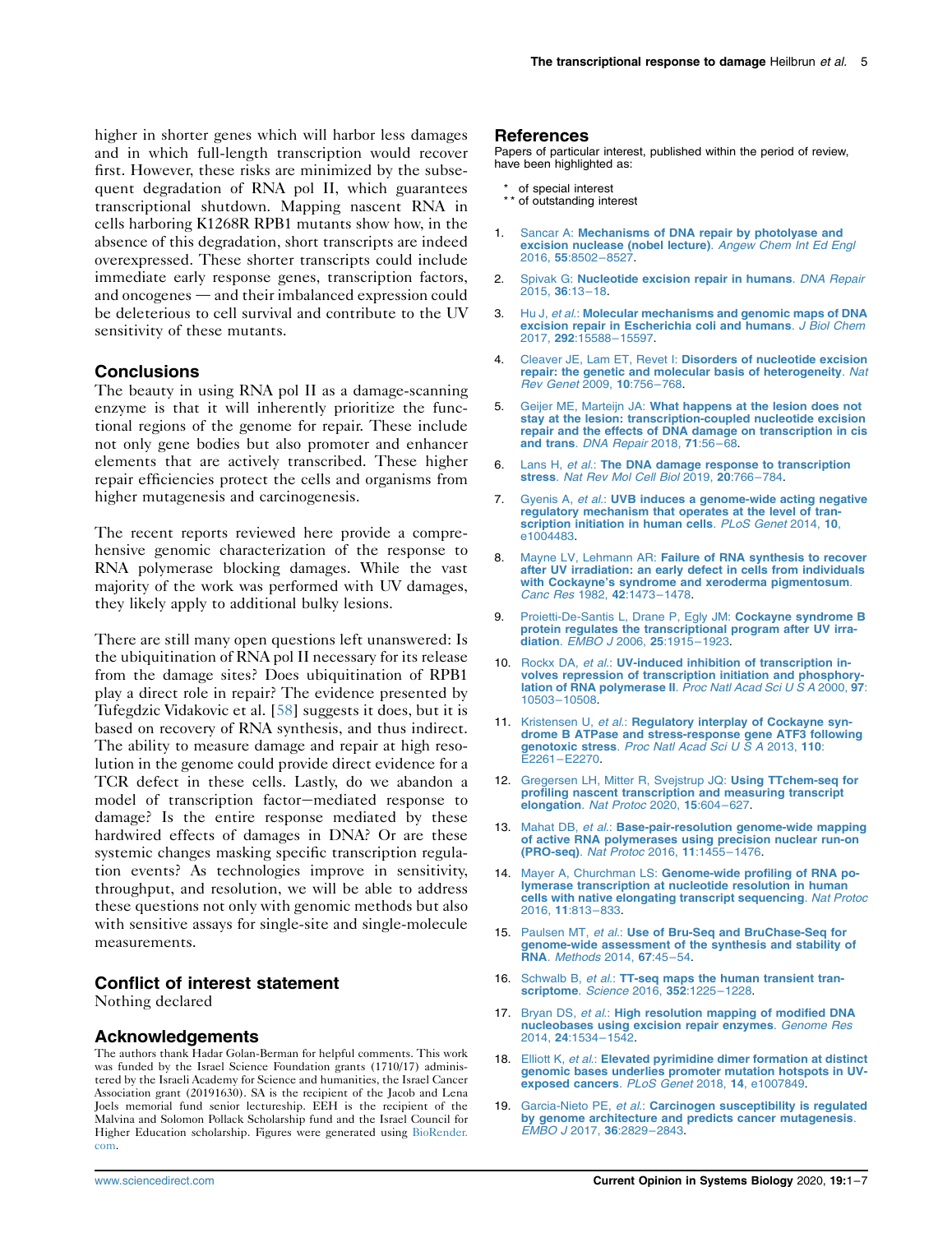- <span id="page-5-6"></span>20. Hu J, et al.: [Genome-wide analysis of human global and](http://refhub.elsevier.com/S2452-3100(20)30002-0/sref20) [transcription-coupled excision repair of UV damage at single](http://refhub.elsevier.com/S2452-3100(20)30002-0/sref20)[nucleotide resolution](http://refhub.elsevier.com/S2452-3100(20)30002-0/sref20). Genes Dev 2015, 29:948–960.
- 21. Hu J, et al.: [Cisplatin DNA damage and repair maps of the](http://refhub.elsevier.com/S2452-3100(20)30002-0/sref21) [human genome at single-nucleotide resolution](http://refhub.elsevier.com/S2452-3100(20)30002-0/sref21). Proc Natl [Acad Sci U S A](http://refhub.elsevier.com/S2452-3100(20)30002-0/sref21) 2016, 113:11507-11512.
- <span id="page-5-10"></span>22. Mao P, *et al.*: **[ETS transcription factors induce a unique UV](http://refhub.elsevier.com/S2452-3100(20)30002-0/sref22)** \* [damage signature that drives recurrent mutagenesis in mel](http://refhub.elsevier.com/S2452-3100(20)30002-0/sref22)anoma. [Nat Commun](http://refhub.elsevier.com/S2452-3100(20)30002-0/sref22) 2018, 9:2626.

Using CPD-seq, a genomic method to map CPDs at single nucleotide resolution in human cells, the authors show that ETS transcription factor bound sites are hypersensitive to damage formation.

- 23. Teng Y, et al.: [A novel method for the genome-wide high](http://refhub.elsevier.com/S2452-3100(20)30002-0/sref23) [resolution analysis of DNA damage](http://refhub.elsevier.com/S2452-3100(20)30002-0/sref23). Nucleic Acids Res 2011, 39[:e10.](http://refhub.elsevier.com/S2452-3100(20)30002-0/sref23)
- <span id="page-5-0"></span>24. Bohr VA, et al.: [DNA repair in an active gene: removal of py](http://refhub.elsevier.com/S2452-3100(20)30002-0/sref24)[rimidine dimers from the DHFR gene of CHO cells is much](http://refhub.elsevier.com/S2452-3100(20)30002-0/sref24) [more efficient than in the genome overall](http://refhub.elsevier.com/S2452-3100(20)30002-0/sref24). Cell 1985, 40: [359](http://refhub.elsevier.com/S2452-3100(20)30002-0/sref24)–369.
- <span id="page-5-1"></span>25. Mellon I, Spivak G. Hanawalt PC: Selective removal of [transcription-blocking DNA damage from the transcribed](http://refhub.elsevier.com/S2452-3100(20)30002-0/sref25) [strand of the mammalian DHFR gene](http://refhub.elsevier.com/S2452-3100(20)30002-0/sref25). Cell 1987, 51:241-249.
- <span id="page-5-2"></span>26. Tu Y, Tornaletti S, Pfeifer GP: [DNA repair domains within a](http://refhub.elsevier.com/S2452-3100(20)30002-0/sref26) [human gene: selective repair of sequences near the tran](http://refhub.elsevier.com/S2452-3100(20)30002-0/sref26)[scription initiation site](http://refhub.elsevier.com/S2452-3100(20)30002-0/sref26). EMBO J 1996, 15:675-683.
- <span id="page-5-3"></span>27. Teng Y, et al.: [Excision repair at the level of the nucleotide in](http://refhub.elsevier.com/S2452-3100(20)30002-0/sref27) [the Saccharomyces cerevisiae MFA2 gene: mapping of](http://refhub.elsevier.com/S2452-3100(20)30002-0/sref27) [where enhanced repair in the transcribed strand begins or](http://refhub.elsevier.com/S2452-3100(20)30002-0/sref27) [ends and identification of only a partial rad16 requisite for](http://refhub.elsevier.com/S2452-3100(20)30002-0/sref27) [repairing upstream control sequences](http://refhub.elsevier.com/S2452-3100(20)30002-0/sref27). J Mol Biol 1997, 267: [324](http://refhub.elsevier.com/S2452-3100(20)30002-0/sref27)–337.
- <span id="page-5-4"></span>28. Pani B, Nudler E: [Mechanistic insights into transcription](http://refhub.elsevier.com/S2452-3100(20)30002-0/sref28) [coupled DNA repair](http://refhub.elsevier.com/S2452-3100(20)30002-0/sref28). DNA Repair 2017, 56:42–50.
- <span id="page-5-5"></span>29. Hanawalt PC, Spivak G: [Transcription-coupled DNA repair:](http://refhub.elsevier.com/S2452-3100(20)30002-0/sref29) [two decades of progress and surprises](http://refhub.elsevier.com/S2452-3100(20)30002-0/sref29). Nat Rev Mol Cell Biol [2008,](http://refhub.elsevier.com/S2452-3100(20)30002-0/sref29) 9:958–970.
- <span id="page-5-7"></span>30. Yang Y, et al.: [Single-nucleotide resolution analysis of](http://refhub.elsevier.com/S2452-3100(20)30002-0/sref30) [nucleotide excision repair of ribosomal DNA in humans and](http://refhub.elsevier.com/S2452-3100(20)30002-0/sref30) mice. [J Biol Chem](http://refhub.elsevier.com/S2452-3100(20)30002-0/sref30) 2019, 294:210–217.
- <span id="page-5-8"></span>31. Deger N, et al.: [Drosophila, which lacks canonical](http://refhub.elsevier.com/S2452-3100(20)30002-0/sref31) transcription-[coupled repair](http://refhub.elsevier.com/S2452-3100(20)30002-0/sref31) proteins, performs transcription-<br>coupled repair. *J Biol Chem* 2019, **294**:18092–18098.
- <span id="page-5-9"></span>32. van der Weegen Y, et al.: [The cooperative action of CSB, CSA,](http://refhub.elsevier.com/S2452-3100(20)30002-0/sref32) [and UVSSA target TFIIH to DNA damage-stalled RNA poly](http://refhub.elsevier.com/S2452-3100(20)30002-0/sref32)merase II. [Nat Commun](http://refhub.elsevier.com/S2452-3100(20)30002-0/sref32) 2020, 11:2104.
- <span id="page-5-11"></span>33. Hu J, et al.: [Dynamic maps of UV damage formation and repair](http://refhub.elsevier.com/S2452-3100(20)30002-0/sref33) \* for the human genome. [Proc Natl Acad Sci U S A](http://refhub.elsevier.com/S2452-3100(20)30002-0/sref33) 2017, 114: [6758](http://refhub.elsevier.com/S2452-3100(20)30002-0/sref33)–6763.

The first single-nucleotide resolution map of CPD damages in human cells, that showed trasncription factor binding can alter sensitivity to damage formation.

<span id="page-5-12"></span>34. Premi S, et al.: [Genomic sites hypersensitive to ultraviolet](http://refhub.elsevier.com/S2452-3100(20)30002-0/sref34) \* radiation. [Proc Natl Acad Sci U S A](http://refhub.elsevier.com/S2452-3100(20)30002-0/sref34) 2019, 116:24196-24205.

The authors use adduct-seq to map CPDs at single nucleotide resolution in human cells, and show that ETS family transcription factor bound sites are hypersensitive to damage formation.

- <span id="page-5-13"></span>35. Perera D, et al.: [Differential DNA repair underlies mutation](http://refhub.elsevier.com/S2452-3100(20)30002-0/sref35) [hotspots at active promoters in cancer genomes](http://refhub.elsevier.com/S2452-3100(20)30002-0/sref35). Nature [2016,](http://refhub.elsevier.com/S2452-3100(20)30002-0/sref35) 532:259–263.
- <span id="page-5-14"></span>36. Sabarinathan R, et al.: [Nucleotide excision repair is impaired](http://refhub.elsevier.com/S2452-3100(20)30002-0/sref36) [by binding of transcription factors to DNA](http://refhub.elsevier.com/S2452-3100(20)30002-0/sref36). Nature 2016, 532: [264](http://refhub.elsevier.com/S2452-3100(20)30002-0/sref36)–267.
- <span id="page-5-15"></span>37. Tommasi S, et al.: [Inhibition of transcription factor binding by](http://refhub.elsevier.com/S2452-3100(20)30002-0/sref37) [ultraviolet-induced pyrimidine dimers](http://refhub.elsevier.com/S2452-3100(20)30002-0/sref37). Biochemistry 1996, 35: 15693–[15703.](http://refhub.elsevier.com/S2452-3100(20)30002-0/sref37)
- <span id="page-5-16"></span>38. Selby CP, et al.: [RNA polymerase II stalled at a thymine dimer:](http://refhub.elsevier.com/S2452-3100(20)30002-0/sref38) [footprint and effect on excision repair](http://refhub.elsevier.com/S2452-3100(20)30002-0/sref38). Nucleic Acids Res [1997,](http://refhub.elsevier.com/S2452-3100(20)30002-0/sref38) 25:787–793.
- <span id="page-5-17"></span>39. Tremeau-Bravard A, et al.: [Fate of RNA polymerase II stalled at](http://refhub.elsevier.com/S2452-3100(20)30002-0/sref39) [a cisplatin lesion](http://refhub.elsevier.com/S2452-3100(20)30002-0/sref39). J Biol Chem 2004, 279:7751–7759.
- <span id="page-5-18"></span>40. Jensen A, Mullenders LH: [Transcription factor IIS impacts UV](http://refhub.elsevier.com/S2452-3100(20)30002-0/sref40)[inhibited transcription](http://refhub.elsevier.com/S2452-3100(20)30002-0/sref40). DNA Repair 2010, 9:1142–1150.
- <span id="page-5-19"></span>41. [Tornaletti S, Reines D, Hanawalt PC:](http://refhub.elsevier.com/S2452-3100(20)30002-0/sref41) Structural characteriza[tion of RNA polymerase II complexes arrested by a cyclo](http://refhub.elsevier.com/S2452-3100(20)30002-0/sref41)[butane pyrimidine dimer in the transcribed strand of template](http://refhub.elsevier.com/S2452-3100(20)30002-0/sref41) DNA. [J Biol Chem](http://refhub.elsevier.com/S2452-3100(20)30002-0/sref41) 1999, 274:24124–24130.
- <span id="page-5-20"></span>Harreman M, et al.: [Distinct ubiquitin ligases act sequentially](http://refhub.elsevier.com/S2452-3100(20)30002-0/sref42) [for RNA polymerase II polyubiquitylation](http://refhub.elsevier.com/S2452-3100(20)30002-0/sref42). Proc Natl Acad Sci U S A 2009, 106[:20705](http://refhub.elsevier.com/S2452-3100(20)30002-0/sref42)–20710.
- <span id="page-5-21"></span>43. Andrade-Lima LC, et al.: [DNA repair and recovery of RNA](http://refhub.elsevier.com/S2452-3100(20)30002-0/sref43) [synthesis following exposure to ultraviolet light are delayed](http://refhub.elsevier.com/S2452-3100(20)30002-0/sref43) in long genes. [Nucleic Acids Res](http://refhub.elsevier.com/S2452-3100(20)30002-0/sref43) 2015, 43:2744–2756.
- <span id="page-5-22"></span>44. Chiou YY, et al.: [RNA polymerase II is released from the DNA](http://refhub.elsevier.com/S2452-3100(20)30002-0/sref44) \* [template during transcription-coupled repair in mammalian](http://refhub.elsevier.com/S2452-3100(20)30002-0/sref44) cells. [J Biol Chem](http://refhub.elsevier.com/S2452-3100(20)30002-0/sref44) 2018, 293:2476–2486.

The authors synchronized and controlled the pause-release of RNA Pol II and followed genome-wide transcription (by NET-seq) and nucleotide excision repair (by XR-seq) to show RNA polymerases are recycled to the promoter and repair is enhanced at the 5' region of genes.

- <span id="page-5-23"></span>45. Adar S, et al.: [Genome-wide kinetics of DNA excision repair in](http://refhub.elsevier.com/S2452-3100(20)30002-0/sref45) [relation to chromatin state and mutagenesis](http://refhub.elsevier.com/S2452-3100(20)30002-0/sref45). Proc Natl Acad [Sci U S A](http://refhub.elsevier.com/S2452-3100(20)30002-0/sref45) 2016, 113:E2124–E2133.
- <span id="page-5-24"></span>46. McKay BC, et al.: [Regulation of ultraviolet light-induced gene](http://refhub.elsevier.com/S2452-3100(20)30002-0/sref46) [expression by gene size](http://refhub.elsevier.com/S2452-3100(20)30002-0/sref46). Proc Natl Acad Sci U S A 2004, 101: [6582](http://refhub.elsevier.com/S2452-3100(20)30002-0/sref46)–6586.
- <span id="page-5-25"></span>47. Williamson L, et al.: [UV irradiation induces a non-coding RNA](http://refhub.elsevier.com/S2452-3100(20)30002-0/sref47) [that functionally opposes the protein encoded by the same](http://refhub.elsevier.com/S2452-3100(20)30002-0/sref47)<br>gene. Cell 2017, 168:843-[855 e13.](http://refhub.elsevier.com/S2452-3100(20)30002-0/sref47)
- <span id="page-5-26"></span>48. Bahrami S, Drablos F: [Gene regulation in the immediate-early](http://refhub.elsevier.com/S2452-3100(20)30002-0/sref48) [response process](http://refhub.elsevier.com/S2452-3100(20)30002-0/sref48). Adv Biol Regul 2016, 62:37–49.
- <span id="page-5-27"></span>49. Fowler T, Sen R, Roy AL: [Regulation of primary response](http://refhub.elsevier.com/S2452-3100(20)30002-0/sref49) genes. [Mol Cell](http://refhub.elsevier.com/S2452-3100(20)30002-0/sref49) 2011, 44:348-360.
- <span id="page-5-28"></span>50. Lavigne MD, et al.: [Global unleashing of transcription elon](http://refhub.elsevier.com/S2452-3100(20)30002-0/sref50)[gation waves in response to genotoxic stress restricts so](http://refhub.elsevier.com/S2452-3100(20)30002-0/sref50)[matic mutation rate](http://refhub.elsevier.com/S2452-3100(20)30002-0/sref50). Nat Commun 2017, 8:2076.
- <span id="page-5-29"></span>51. Bugai A, et al.: [P-TEFb activation by RBM7 shapes a pro](http://refhub.elsevier.com/S2452-3100(20)30002-0/sref51)[survival transcriptional response to genotoxic stress](http://refhub.elsevier.com/S2452-3100(20)30002-0/sref51). Mol Cell 2019, 74:254–[267 e10.](http://refhub.elsevier.com/S2452-3100(20)30002-0/sref51)
- 52. Chen R, et al.: PP2B [and PP1alpha cooperatively disrupt 7SK](http://refhub.elsevier.com/S2452-3100(20)30002-0/sref52) [snRNP to release P-TEFb for transcription in response to](http://refhub.elsevier.com/S2452-3100(20)30002-0/sref52) [Ca2+ signaling](http://refhub.elsevier.com/S2452-3100(20)30002-0/sref52). Genes Dev 2008, 22:1356–1368.
- 53. Li Y, , et al. TEFb P -: [Finding its ways to release promoter](http://refhub.elsevier.com/S2452-3100(20)30002-0/sref53)[proximally paused RNA polymerase II](http://refhub.elsevier.com/S2452-3100(20)30002-0/sref53). Transcription 2018,<br>9[\(2\):88](http://refhub.elsevier.com/S2452-3100(20)30002-0/sref53)-94.
- <span id="page-5-30"></span>54. Liakos A, et al.: [Continuous transcription initiation guarantees](http://refhub.elsevier.com/S2452-3100(20)30002-0/sref54) \* \* [robust repair of all transcribed genes and regulatory regions](http://refhub.elsevier.com/S2452-3100(20)30002-0/sref54).<br>[Nat Commun](http://refhub.elsevier.com/S2452-3100(20)30002-0/sref54) 2020, 11:916.

Contrary to the previous model of inhibition of transcription inhibition, the authors show that upon UV treatment, promoter proximal pausing is relinquished, and polymerases are continually initiating transcription. This results in an initial wave of released RNA Pol II as shown in their previous paper (Lavigne, M.D. et al., 2017)

# <span id="page-5-31"></span>55. Liebelt F, et al.: [Transcription-coupled nucleotide excision](http://refhub.elsevier.com/S2452-3100(20)30002-0/sref55)<br>\*\* repair is coordinated by ubiquitin and SUMO in response [repair is coordinated by ubiquitin and SUMO in response to](http://refhub.elsevier.com/S2452-3100(20)30002-0/sref55) [ultraviolet irradiation](http://refhub.elsevier.com/S2452-3100(20)30002-0/sref55). Nucleic Acids Res 2020, 48:231-248.

Using Stable isotope labeling by amino acids in cell culture (SILAC) the authors showed that after UV treatment, RPB1 was a target for CSA ubiquitination, and that this ubiquitination induced degredation of the RPB1.

#### <span id="page-5-32"></span>56 \* \* Nakazawa Y, et al.: [Ubiquitination of DNA damage-stalled](http://refhub.elsevier.com/S2452-3100(20)30002-0/sref56) [RNAPII promotes transcription-coupled repair](http://refhub.elsevier.com/S2452-3100(20)30002-0/sref56). Cell 2020, 180: 1228–[1244 e24.](http://refhub.elsevier.com/S2452-3100(20)30002-0/sref56)

Using mass spectrometry and site-specific knock-in mutants in which single ubiquitinated lysines are mutated to arginine the authors identify K1268 as the single major UV-induced ubiquitination site in RPB1. The continue to show this ubiquitinantion is important for the subsequent recruitment of TFIIH to damage sites. Using RNA synthesis assays and